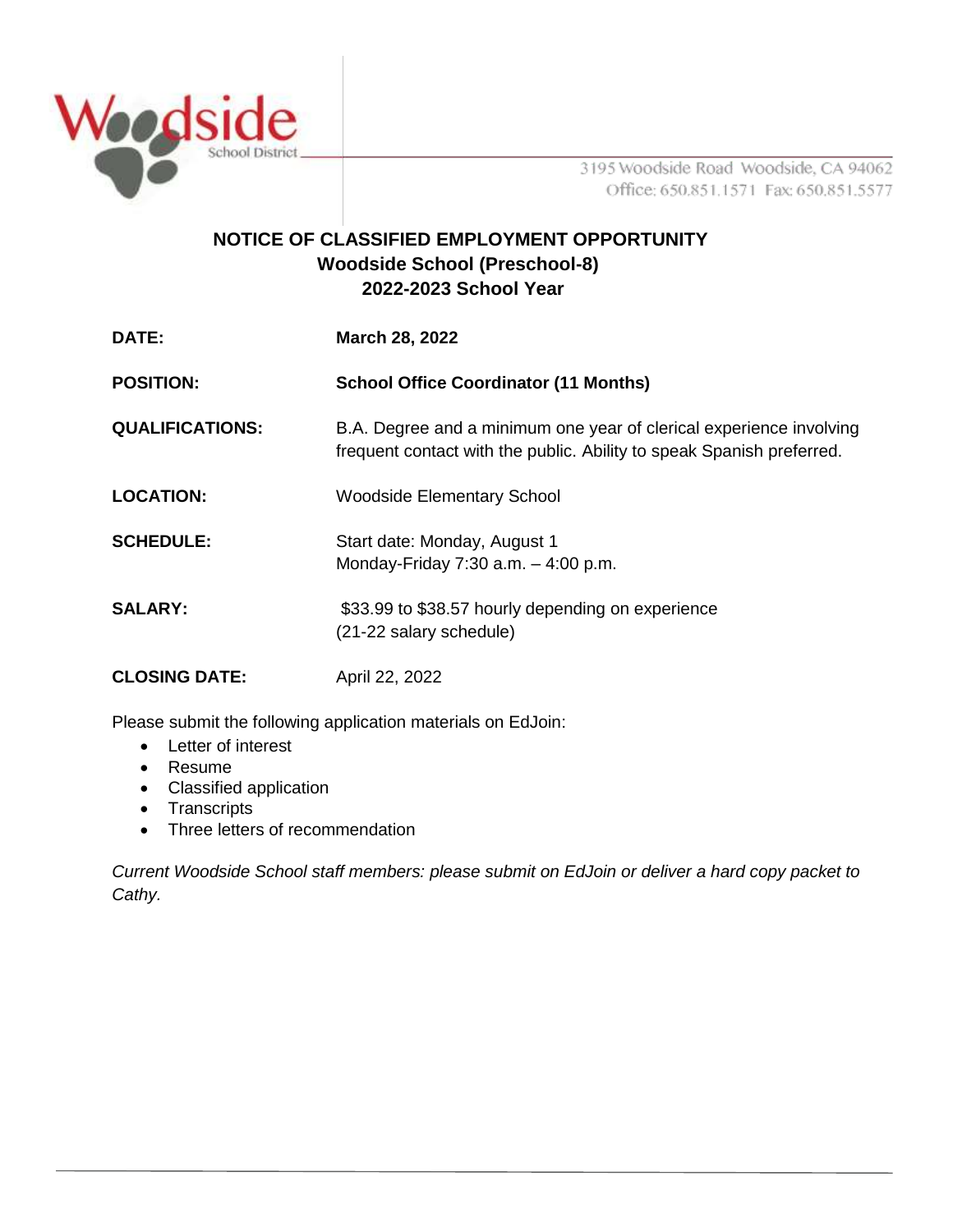## **JOB RESPONSIBILITIES:**

Under the direction of the Superintendent, plan, organize, coordinate, schedule and perform a variety of clerical and other office functions and activities. Prioritize and schedule duties and assignments to assure efficiency and meet established time lines. Using tact, patience, courtesy and good judgment, answer phones and greet visitors; take and relay messages; provide information to students, parents, staff and visitors. Communicate effectively with students, parents, staff and administration. work confidentially with discretion.

Serve as secretary and provide administrative assistance to the Lower School Principal; schedule and arrange appointments and meetings.

Correct English usage, grammar, spelling, punctuation and vocabulary. Knowledge of PowerSchool, Google Docs, Word and Excel programs.

Serve as liaison between the PTA and various programs on site. Coordinate facility use for after school programs.

Plan, organize, coordinate, and oversee day-to-day school office activities and relieve the administrators of secretarial and clerical work.

Order and set-up staff breakfasts and luncheons.

Maintain the School Master Calendar of events for staff and programs. Maintain the school inhouse facilities calendar in coordination with the master calendar and the maintenance staff.

Daily attendance recording in PowerSchool. Complete State and District required forms and reports.

Establish and maintain cooperative working relationships.

Ability to use independent judgment requiring a thorough knowledge of District policies, procedures. and regulations.

Work independently and be flexible. Work with constant interruptions and demanding time lines.

Be trained in basic and emergency first aid, CPR and follow physician directions regarding medication.

Under the direction of the School Nurse, administer first aid to ill and injured students in accordance with established policies and guidelines; respond effectively in emergency situations, taking appropriate action. May be required to administer first aid/CPR and dispense medication as prescribed by a physician.

Oversee Aesop substitute program to provide substitutes for certificated and classified staff members on a daily basis. Provide Aesop orientation, lesson plans, keys, directions and pertinent information to substitutes. Maintain accurate absence records and reports.